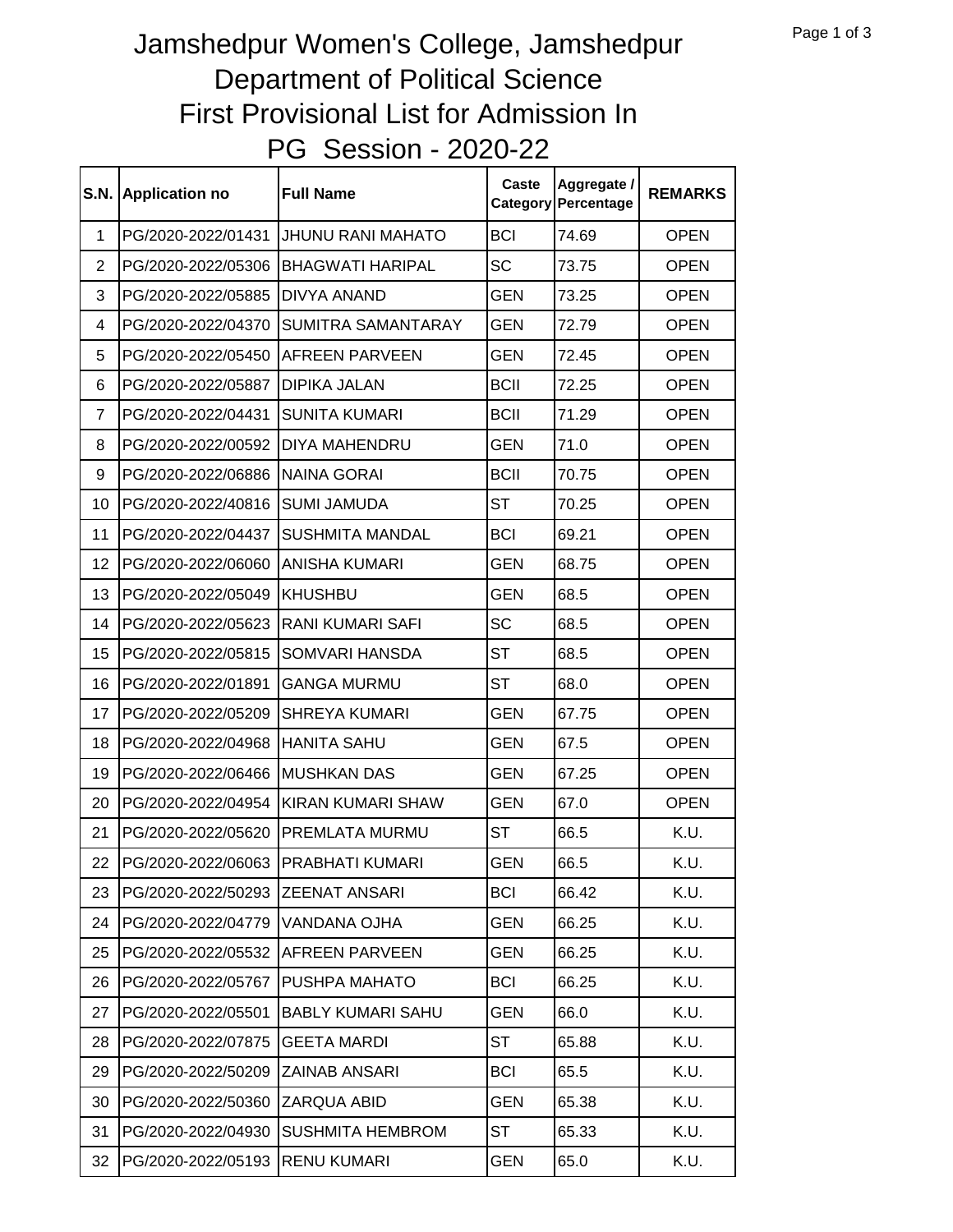## PG Session - 2020-22 Jamshedpur Women's College, Jamshedpur Department of Political Science First Provisional List for Admission In

| <b>S.N.</b> | <b>Application no</b> | <b>Full Name</b>       | Caste       | Aggregate /<br>Category Percentage | <b>REMARKS</b>  |
|-------------|-----------------------|------------------------|-------------|------------------------------------|-----------------|
| 33          | PG/2020-2022/06025    | ANJU PRADHAN           | <b>GEN</b>  | 65.0                               | K.U.            |
| 34          | PG/2020-2022/05024    | <b>GEETA MAHATO</b>    | <b>GEN</b>  | 64.75                              | K.U.            |
| 35          | PG/2020-2022/00588    | <b>SONI KUMARI</b>     | <b>GEN</b>  | 64.5                               | K.U.            |
| 36          | PG/2020-2022/05360    | <b>AANCHAL KUMARI</b>  | <b>BCII</b> | 64.5                               | K.U.            |
| 37          | PG/2020-2022/07910    | <b>GEETA MAHATO</b>    | GEN         | 64.29                              | K.U.            |
| 38          | PG/2020-2022/05194    | <b>ROSHNI DUBEY</b>    | <b>GEN</b>  | 64.25                              | K.U.            |
| 39          | PG/2020-2022/06033    | <b>ANJALI SINGH</b>    | <b>GEN</b>  | 63.75                              | K.U.            |
| 40          | PG/2020-2022/06349    | <b>RANI KUMARI</b>     | <b>GEN</b>  | 63.67                              | K.U.            |
| 41          | PG/2020-2022/06038    | <b>TULSI HEMBROM</b>   | <b>ST</b>   | 63.5                               | K.U.            |
| 42          | PG/2020-2022/06172    | NIRMALA PAREYA         | <b>ST</b>   | 63.5                               | K.U.            |
| 43          | PG/2020-2022/07666    | <b>SEEMA HANSDAH</b>   | <b>ST</b>   | 63.04                              | K.U.            |
| 44          | PG/2020-2022/00311    | <b>SAPTAMI MAHATO</b>  | <b>GEN</b>  | 63.0                               | K.U.            |
| 45          | PG/2020-2022/05515    | RACHANA PRADHAN        | <b>BCI</b>  | 63.0                               | K.U.            |
| 46          | PG/2020-2022/06050    | PREETI PAN             | <b>GEN</b>  | 62.9                               | K.U.            |
| 47          | PG/2020-2022/06031    | <b>KOMAL RAJAK</b>     | GEN         | 62.75                              | K.U.            |
| 48          | PG/2020-2022/06414    | <b>MECHO PURTY</b>     | <b>ST</b>   | 62.75                              | K.U.            |
| 49          | PG/2020-2022/04515    | <b>ANITA KUMARI</b>    | <b>GEN</b>  | 62.5                               | K.U.            |
| 50          | PG/2020-2022/00222    | <b>NANDANI KUMARI</b>  | <b>GEN</b>  | 62.33                              | K.U.            |
| 51          | PG/2020-2022/43296    | <b>ISHARA BODRA</b>    | <b>ST</b>   | 60.27                              | <b>ST</b>       |
| 52          | PG/2020-2022/07896    | <b>SABITA TUDU</b>     | ST          | 58.38                              |                 |
| 53          | PG/2020-2022/50630    | <b>SUCHITRA BIRUA</b>  | <b>ST</b>   | 56.62                              |                 |
| 54          | PG/2020-2022/03619    | <b>SEEMA TUDU</b>      | ST          | 54.25                              |                 |
| 55          | PG/2020-2022/06085    | <b>BENSARI TOPNO</b>   | <b>ST</b>   | 54.13                              |                 |
| 56          | PG/2020-2022/04619    | <b>PRAMILA KISKU</b>   | ST          | 53.63                              |                 |
| 57          | PG/2020-2022/06395    | <b>LAXMI SINGH</b>     | ST          | 53.13                              |                 |
| 58          | PG/2020-2022/06551    | <b>SUSMITA HEMBRAM</b> | ST          | 49.88                              |                 |
| 59          | PG/2020-2022/04078    | <b>SARITA KUMARI</b>   | ST          | 48.5                               |                 |
| 60          | PG/2020-2022/01300    | <b>KHUSHBOO KUMARI</b> | SC          | 51.88                              | SC              |
| 61          | PG/2020-2022/06313    | <b>JULI MAHATO</b>     | <b>BCI</b>  | 60.5                               | BC <sub>1</sub> |
| 62          | PG/2020-2022/04312    | <b>MANISHA PRADHAN</b> | <b>BCI</b>  | 58.25                              |                 |
| 63          | PG/2020-2022/07698    | ALIF LAAM MEEM WARSI   | <b>BCI</b>  | 56.6                               |                 |
| 64          | PG/2020-2022/05614    | <b>BANDANA MAHATO</b>  | <b>BCI</b>  | 46.5                               |                 |